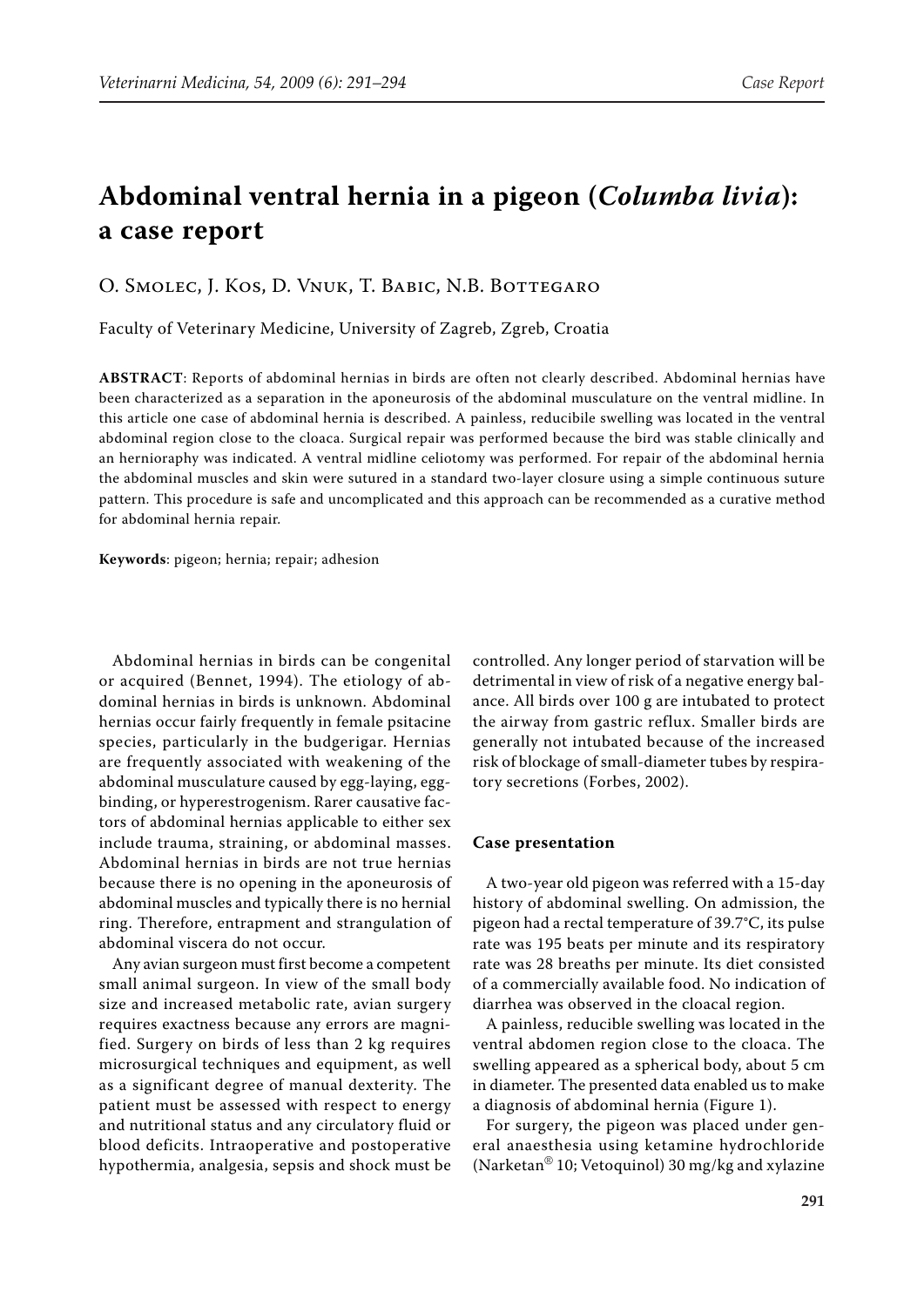

Figure 1. Ventral view of abdominal hernia

(Xylapan®, Vetoquinol) 1 mg/kg administered intramuscularly into the pectoral muscle. The pigeon was positioned in dorsal recumbency. After preparation of the operation field, a ventral midline celiotomy were performed. This approach gives only poor visibility of most of the abdominal cavity. It does facilitate surgery of the small intestine, pancreatic biopsy, liver biopsy, or cloacopexy and is used in diffuse abdominal disease such as peritonitis, egg binding, and cloacal prolapses. The skin of the abdominal wall is tented, and an initial incision



Figure 2. Isolated operative field prepared for surgery

is made with scissors from the cranial border of the cloaca to 2 cm caudal of sternum (Figure 2).

The incision is then extended with fine scissors. Corrective surgery involved a procedure in which an eliptical transabdominal incision through the skin and abdominal muscles was performed to reduce the size of the distended hernial sac by removing part of the abdominal wall. This approach can be extended along the costal border cranially and to the pubis caudally to create a flap unilateral or bilateral of the midline to increase access.



Figure 3. Content of hernial sac (liver and intestinal loops covered with fibrin mesh)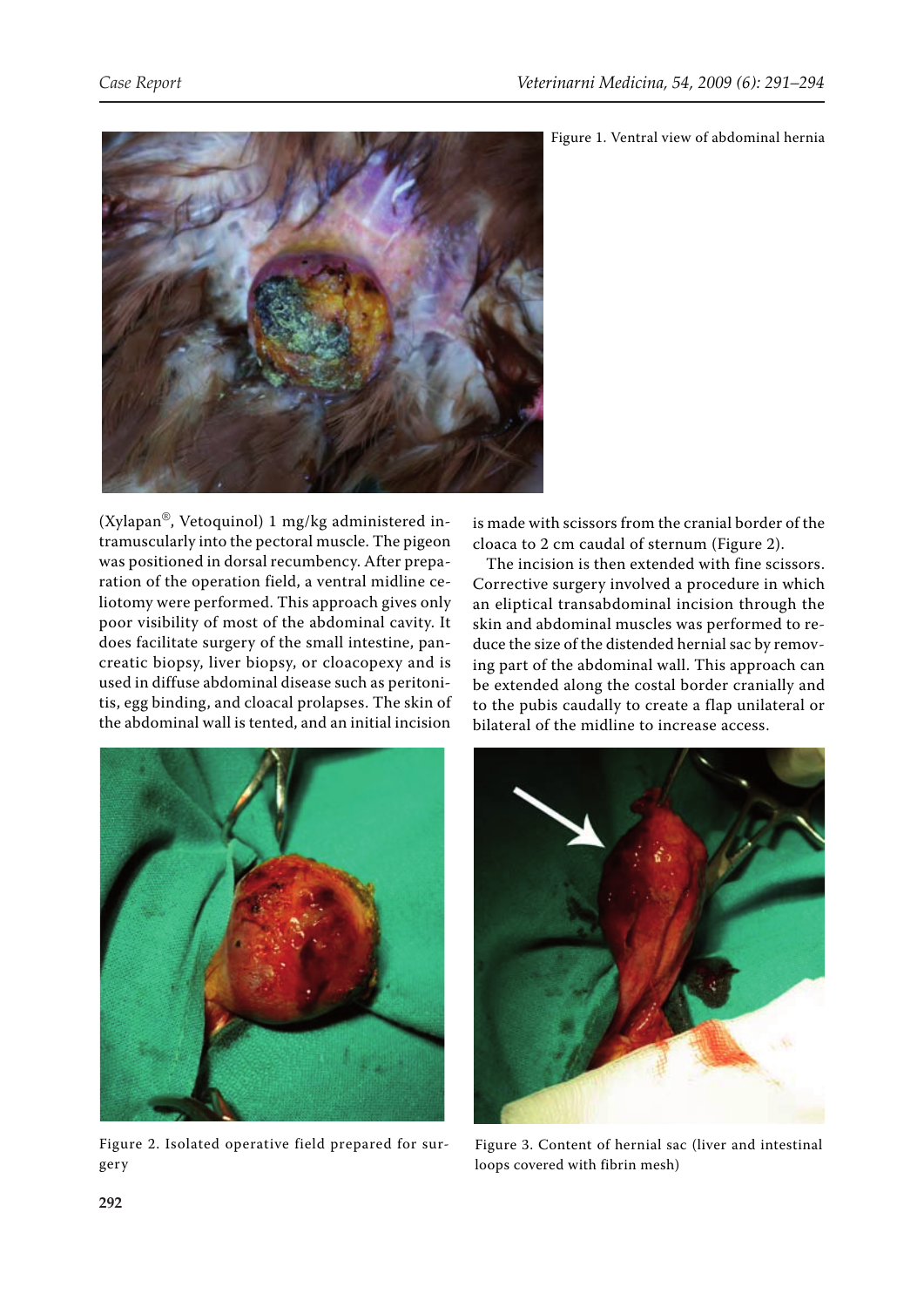



Figure 4. Hernial ring after reposition Figure 5. Suturing of abdominal wall and skin

The hernia consisted of enlarged liver and small intestine loops glued with adhesions in the form of a fibrin mesh which formed one ball (Figure 3).

For repair of the abdominal hernia the abdominal muscle and skin were sutured in a standard twolayer closure using a simple continuous suture pattern with Maxon 3/0 (Figure 4 and Figure 5).

## **DISCUSSION**

Reports of abdominal hernias in birds are somewhat ambiguous. Some studies characterize them as a separation in the aponeurosis of the abdominal musculature on the ventral midline. Abdominal hernias have also be rejected as true hernias because of the absence of an opening in the aponeurosis of the abdominal muscles. Affected birds are most commonly middle-aged to older hens with variable degrees of abdominal swelling. Skin ulceration and hemorrhage can also occur. (MacWhirter, 1994; Altman, 1997).

The present study on this abdominal protrusion in *Columba livia* returned a diagnosis of abdominal hernia. Previously, abdominal or umbilical hernias as a flock problem in turkey poults (Carlson, 1962; Ranck, 1973). Ranck (1974) suggested that umbilical hernias may have at least two different causes. One cause may be genetic factors, as in the case of swine or other animals, in which hernias become a flock problem and the hernial rings are apparently not

inflamed. Another cause may be an unhealed navel, in which some omphalitis may occur, causing the hernial rings to be inflamed or future healing resulting in a fibrous covering of the umbilical area.

Futhermore, there was no sign or indication of thining or weakness of the abdominal muscles to contribute to the hernial protrusion. The present hernia seems to have been caused by acquired factors like inflammation or a developmental disorder, although the definitive etiology is unknown.

Early surgical repair of abdominal hernias should be determined individually. Prompt surgical repair of the hernia is important if the bird traumatizes its abdomen by rubbing on surfaces, experiences respiratory distress, has difficulty passing urates and feces from its cloaca, or has the entire abdominal viscera within the hernial sac (MacWhirter, 1994). Surgical repair was performed because the bird was stable clinically and an hernioraphy was indicated.

Adhesions are pathological bonds between surfaces within body cavities. These bonds can be thin connective tissues, thick fibrous bridges containing blood vessels and nerve tissue, or a direct contact between two organ surfaces (Diamond and Freeman, 2001). Adhesion can be found in abdominal, pericardial, pleural, uterine and joint cavities, and in the chamber of the eyes. Peritoneal adhesions may be classified, according to the etiology, as congenital or acquired, which in turn can be classified as post-inflammatory or postoperative. Depending on their location and structure, adhe